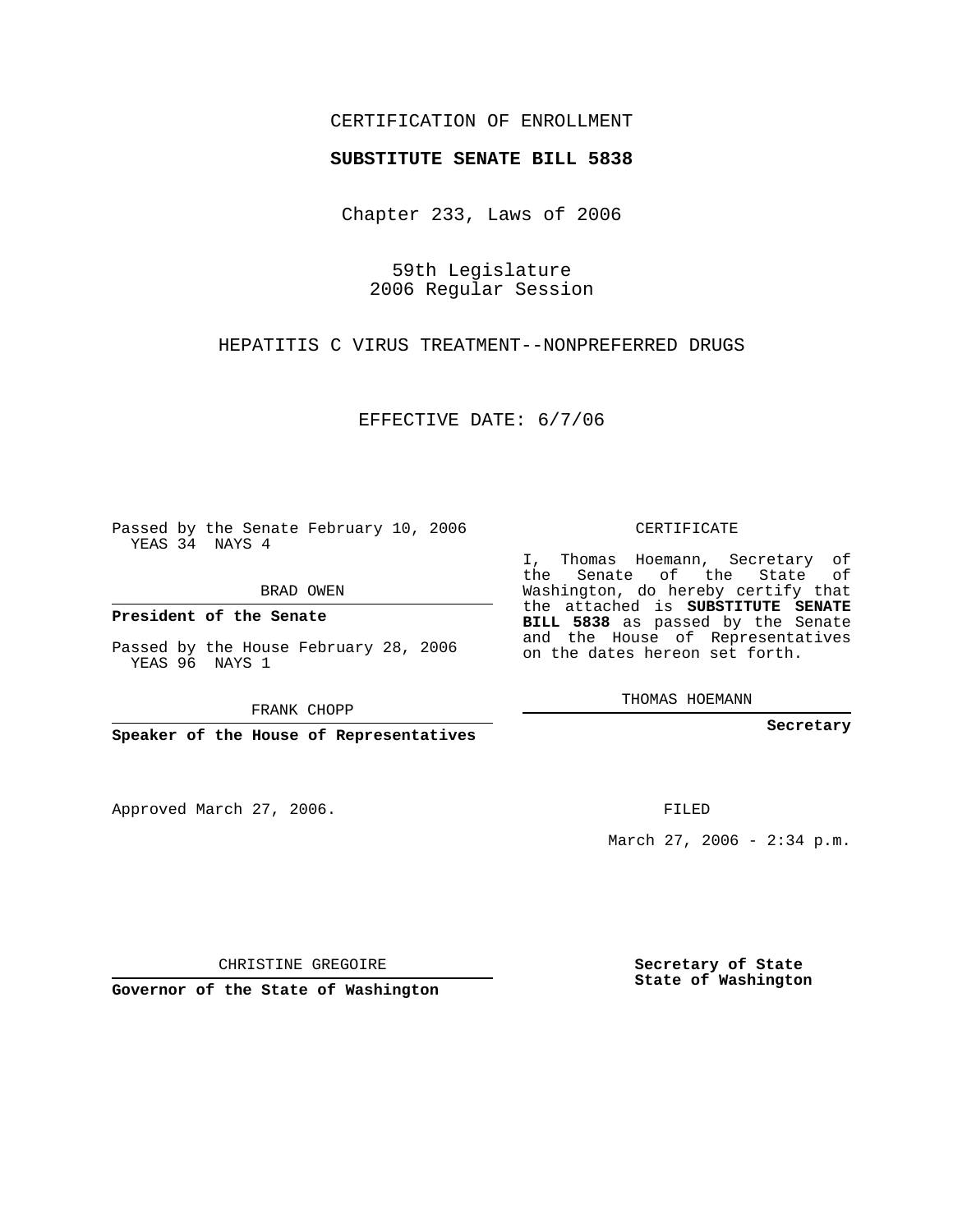## **SUBSTITUTE SENATE BILL 5838** \_\_\_\_\_\_\_\_\_\_\_\_\_\_\_\_\_\_\_\_\_\_\_\_\_\_\_\_\_\_\_\_\_\_\_\_\_\_\_\_\_\_\_\_\_

\_\_\_\_\_\_\_\_\_\_\_\_\_\_\_\_\_\_\_\_\_\_\_\_\_\_\_\_\_\_\_\_\_\_\_\_\_\_\_\_\_\_\_\_\_

Passed Legislature - 2006 Regular Session

## **State of Washington 59th Legislature 2005 Regular Session**

**By** Senate Committee on Health & Long-Term Care (originally sponsored by Senators Kastama, Benson, Poulsen, Brandland, Deccio, Keiser, Thibaudeau, Franklin and Rasmussen)

READ FIRST TIME 03/02/05.

 1 AN ACT Relating to the substitution of a preferred drug for a 2 nonpreferred drug in hepatitis C virus treatments; and amending RCW 3 69.41.190.

4 BE IT ENACTED BY THE LEGISLATURE OF THE STATE OF WASHINGTON:

 5 **Sec. 1.** RCW 69.41.190 and 2003 1st sp.s. c 29 s 5 are each amended 6 to read as follows:

 (1) Any pharmacist filling a prescription under a state purchased health care program as defined in RCW 41.05.011(2) shall substitute, where identified, a preferred drug for any nonpreferred drug in a given therapeutic class, unless the endorsing practitioner has indicated on the prescription that the nonpreferred drug must be dispensed as written, or the prescription is for a refill of an antipsychotic, antidepressant, chemotherapy, antiretroviral, or immunosuppressive drug, or for the refill of a immunomodulator/antiviral treatment for hepatitis C for which an established, fixed duration of therapy is 16 prescribed for at least twenty-four weeks but no more than forty-eight 17 weeks, in which case the pharmacist shall dispense the prescribed nonpreferred drug.